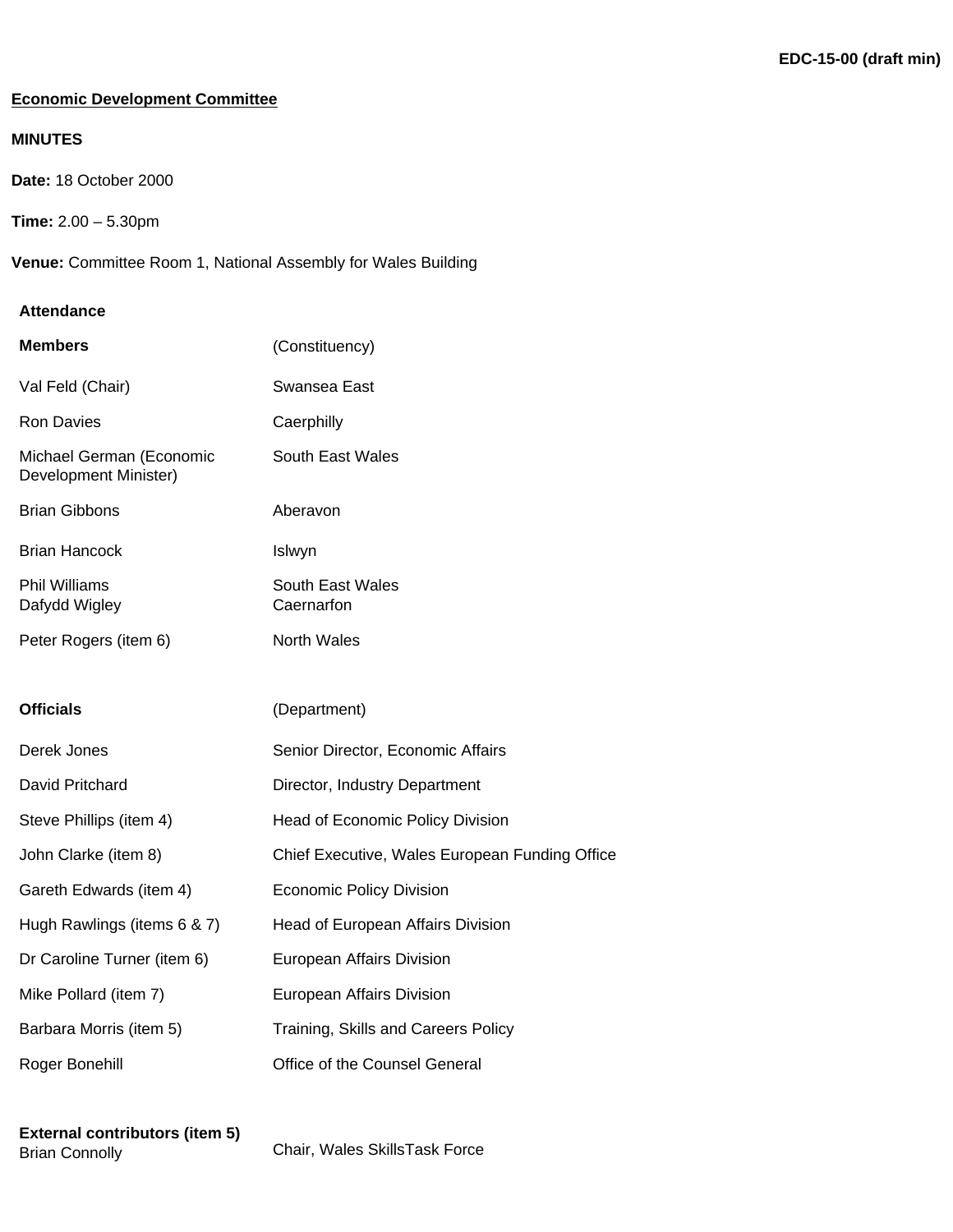| lan Rees     | Member of Task Force |
|--------------|----------------------|
| Sheila Drury | Member of Task Force |

### **Secretariat**

| John Grimes | Clerk        |
|-------------|--------------|
| Jo Trott    | Deputy Clerk |
| Jo Glenn    | Deputy Clerk |

#### **Apologies and Substitutions**

• Glyn Davies substituted for Alun Cairns

### **Item 1: Chair's Opening Remarks**

1.1 The Chair welcomed the Committee and members of the public to the meeting. She offered the Committee's congratulations to Mike German on his appointment to the Cabinet, welcomed Glyn Davies who was substituting for Alun Cairns, and John Grimes, the new Committee Clerk. She invited members to contribute in English or Welsh and reminded them of the need to make any declarations of interest.

1.2 She reminded members that the funeral of Donald Dewar was currently taking place. She invited those present to stand for two minutes' silence to remember him, and the key role which he had played in devolution.

#### **Item 2: Minutes of Meeting of 13th September 2000**

### **Accuracy**

• Paragraph 7.2 It was agreed that the minutes should be amended to indicate that clarification had been sought on the case for splitting the WDA. **[Action: Committee Secretariat]**

### **Action Outstanding**

- On item 1, the Chair indicated that she had written to the Assembly Secretary requesting a discussion. The Economic Development Minister indicated that he was keen to see the proposed seminar take place and would report on progress at the next meeting. **[Action: Economic Development Minister]**
- Item 3 was covered in the Minister's written report.
- On Item 5, the Minister indicated that fiscal variation was an important part of the coalition agreement. He would provide members with a paper on the issue. **[Action: Economic Development Minister]**
- Items 11 and 12 were covered in the Minister's written report.
- On item 13, the Minister indicated that an example of a package which might be offered to an inward investor would be circulated shortly. Members were assured that it would be received well in advance to allow proper scrutiny. **[Action: Economic Development Minister]**
- On item 22, the Minister agreed to provide a further report on the Task Force's deliberations. **[Action: Economic Development Minister]**
- On item 25, the Chair indicated that a letter from the First Secretary had been circulated to members.
- On item 30, the Chair indicated that she had now received comments on a draft letter from members and the final version would issue shortly**.[Action: Chair and Clerk]**
- In addition, there was a call for action on paragraph 4.3 of the minutes of 13 September, in respect of mobilising the economically inactive. It was agreed that the Minister would provide a paper on it shortly. **[Action: Economic Development Minister]**

### **Item 3: Assembly Secretary's Report**

3.1 The Chair introduced the item, indicating that, under the circumstances of his recent appointment, the delay in members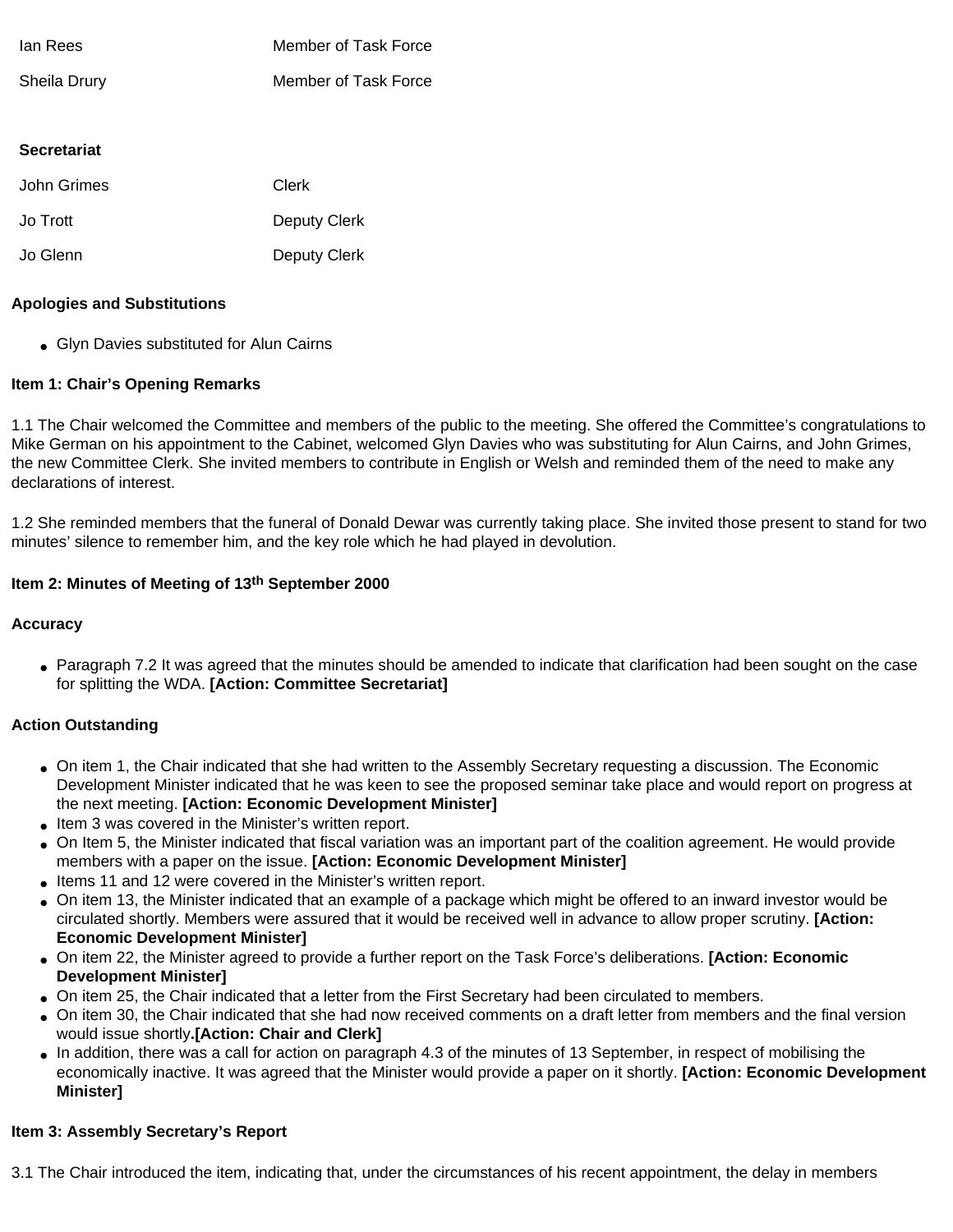receiving the Economic Development Minister's written report was understandable. However, she sought and received assurances that in future the paper would be circulated at least a day in advance, allowing members an opportunity for proper consideration**. [Action: Economic Development Minister]**

3.2 The Economic Development Minister summarised the key issues in his written report and invited questions from members. He indicated that he was happy to answer questions on the issues raised. During the course of this item the following points were raised:

- Members asked whether there were any other cases where, after WIDAB had refused an application for RSA, assistance was given under another scheme. In response, officials said they could not indicate any such cases off hand, but that it was quite common for support from a number of schemes to be used to attract investment.
- There were questions raised about the use of RSA for safeguarding existing jobs and the availability of disaggregated data. A question was raised about some recently announced redundancies and whether an RSA application had been made by the company in respect of the jobs. Officials stated that there was no recent application. The Minister agreed that if members were having difficulty in accessing regional figures on this, they should write directly to him. During the course of this discussion concern was expressed about references to individual companies. It was noted that the Assembly owed a duty of confidence to those companies involved in the RSA process and that it was inappropriate to discuss their individual applications for grant in Committee. It was also agreed that there would be a full discussion of RSA, to include the issue of repeated use of the grant for safeguarding jobs, at a future meeting**. [Action: Chair and Clerk]**
- On the All Wales Steel Task Force, officials explained that the group was looking at options for using Objective 1 funding, but that the EC conditions on use of Objective 1 funds in this context were extremely rigorous. In terms of the extent to which individual steel companies were working alongside the NAW to safeguard jobs etc, members recognised that all such negotiations took place within the context of an extremely competitive global marketplace. Progress had been made, however, through work with the Employment Service and related organisations, on identification of those most likely to lose their jobs. This lessened uncertainty and meant that work on local action plans was now underway. In addition, members were assured that the Assembly was exploring all options for retraining/upskilling etc within the confines of the EC state aids rules.
- In the context of the fuel crisis, there was a call for an inventory to be drawn up of those companies which operated on a 24 hour cycle. It was acknowledged that this, and questions over associated health and safety and environmental concerns, were essentially for the Emergency Planning Committee.
- There was some discussion of the recent court ruling on Severn Trent, which confirmed the Committee's original view that the DTI ought to have handed the matter over to the Monopolies Commission.

3.3 Summing-up, the Chair thanked the Economic Development Minister for his comprehensive report.

# **Item 4: Review of National Economic Development Strategy**

4.1 The Chair welcomed Steve Phillips and Gareth Edwards to the meeting. She invited them introduce the item, during the course of which the following points were made:

- The Economic Development Minister was keen to hear the views of the committee on the paper, and would be taking them on board in firming-up what was essentially a working document.
- The paper would form the basis of the first chapter of the National Economic Development Strategy (NEDS). Further chapters would be put to the Committee over the course of the next few meetings.
- The timetable for producing the NEDS, this was extremely tight. The aim was to have the strategy in place before the start of the next budget cycle, with a view to its forming the basis of budgetary decisions. In order to achieve this, bearing in mind the First Secretary's commitment to wide public consultation, it would be necessary to agree a first draft of the NEDS by early December.
- Annex A of the paper included a list of 9 individuals who were currently considering the document. They would be feeding their views into the Assembly.
- The starting point for the paper had been the discussion in a previous committee meeting on the budget, during the course of which there had been a call for sound economic analysis of Wales to form the basis of this exercise.

4.2 The Chair thanked the officials for their introduction and opened the floor to discussion, during the course of which the following points were made:

- In the light of difficulties experienced when circulating the paper, it was agreed that, in future, papers would be issued under a version number. **[Action: Committee Secretariat]**
- There was significant discussion of handling of the process. Members felt that whilst the document needed focus, it was essential that it should also include plans for delivery, as well as targets etc. The need for flexibility and ongoing review was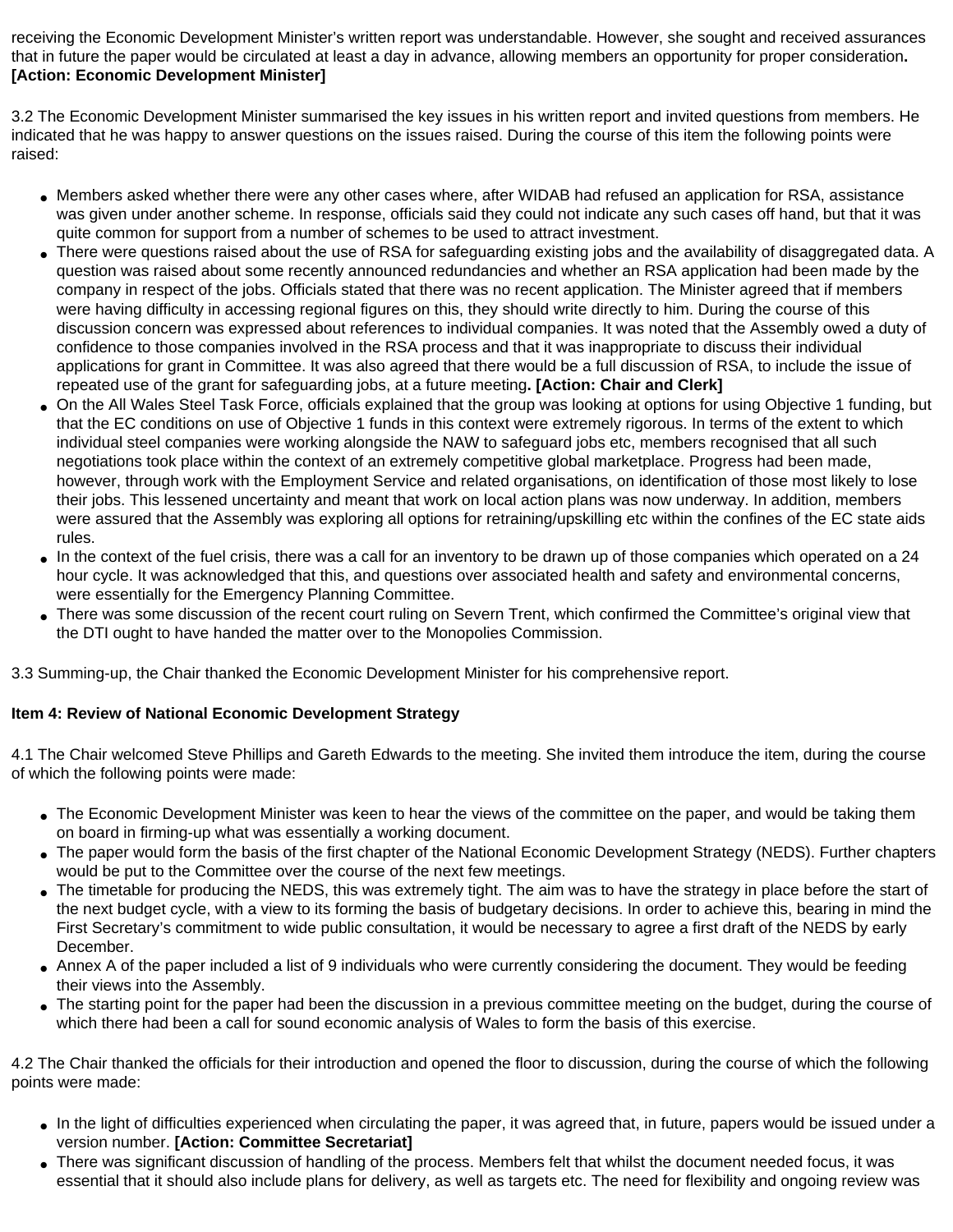also noted.

- $\bullet$  There was a need to have a clear vision of where Wales wanted to be in  $5 10$  years time. This and subsequent discussions would provide the committee with an opportunity to feed-in its views on the vision. The process would also identify choices.
- Concern was expressed about the validity of some of the statistics included in the document, which might lead to false conclusions. For example, the figures did not recognise that the gap between England and Wales was widening significantly. It was noted that if the figures were adjusted to reflect a lower GDP, in line with previous discussions, every sector except manufacturing and health was performing at a lower level than England. In the light of this discussion, it was agreed that officials would revisit the figures, bearing in mind the points raised by members**. [Action: Economic Development Minister]**
- Concern was also expressed about the continuing reference to low skill levels in Wales. It was noted that up until the 1980s, Wales had had a much higher skill level. The problem was that those with the skills had had no opportunity to use them in Wales, which had led directly to the problem of out-migration. It was suggested therefore that Wales could generate a skilled workforce, but could not retain it. Officials explained that the intention had been to highlight the fact that Wales had a higher than average proportion of individuals with no skills. It was agreed that these points would be developed further in the draft. **[Action: Economic Development Minister]**
- The document needed to include a clear comparison with other countries and regions, including those which had faced similar economic challenges and had overcome them.
- The NEDS had to be, to some extent, about picking winners. In the light of this concern was expressed that there was no reference in the paper to sector selectivity. Officials explained that the intention was to develop this theme fully, including analysis of sectoral survival rates. Initial figures indicated that Wales had a higher proportion of GDP generated in the lower growth sectors.
- Geographic differentiation and regional targeting should be built into the strategy. This was a theme which had come through strongly in the recent private sector roadshows.
- Table 2 was merely a snapshot and did not analyse trends or similarities between Wales and the UK. In addition, the suggestion in paragraph 2.8 that Wales was substantially different from the rest of the UK needed to include significantly more analysis of how such a conclusion had been reached. In this context, it was agreed that addressing skills shortage was not the only answer and that other interventions were also required.
- The central objective/target should feature in the first chapter of the strategy. The detailed route map should follow in the rest of the document.
- It was important not to lose sight of the need to get the economically inactive into work.
- The paper did not include reference to a number of key issues such as tourism, sustainable development, infrastructure (ICT/ transport etc).
- More emphasis should be placed on innovation and enterprise.

# **Chair's Summary**

4.3 Summing-up, the Chair made the following points:

- This initial discussion indicated that there was a wide range of issues which the committee wished to see within the strategy. These included sectoral selectivity, infrastructure, economic activity, links with education, etc.
- It was important to acknowledge that the Welsh economy was not a self-contained unit and that any strategy for economic development needed to be placed firmly in the global context. At the same time the people of Wales and their individual needs, including the needs of those who had never been in work, must be clearly addressed.
- In order to take the issue forward within what was acknowledged to be a very ambitious timetable, the committee needed to consider the strategic choices, supported by thorough analysis.
- It was not enough merely to present a high level strategy document with no indication of delivery. It was essential to identify not only where the economy was now and where it should be going, but also how it would get there.

### **Item 5: Report of the Wales Skills Task Force**

5.1 The Chair introduced the item, welcoming Brain Connolly, Chair of the Task Force, Sheila Drury and Ian Rees (members of the Task Force) and Barbara Morris, an executive official.

5.2 Brian Connolly made a presentation to the committee (copies of slides attached at Annex 1 of these minutes). During the course of the presentation the following additional points were made:

- The figures on which the report was based were now two years old. There may well have been some improvement in the situation since then.
- "Level 3" was the equivalent to A'Level.
- GDP was not the only measure of the economic situation. Employment levels were also crucial.
- The last few years had seen a significant change in the emphasis placed on basic skills, which were now embedded in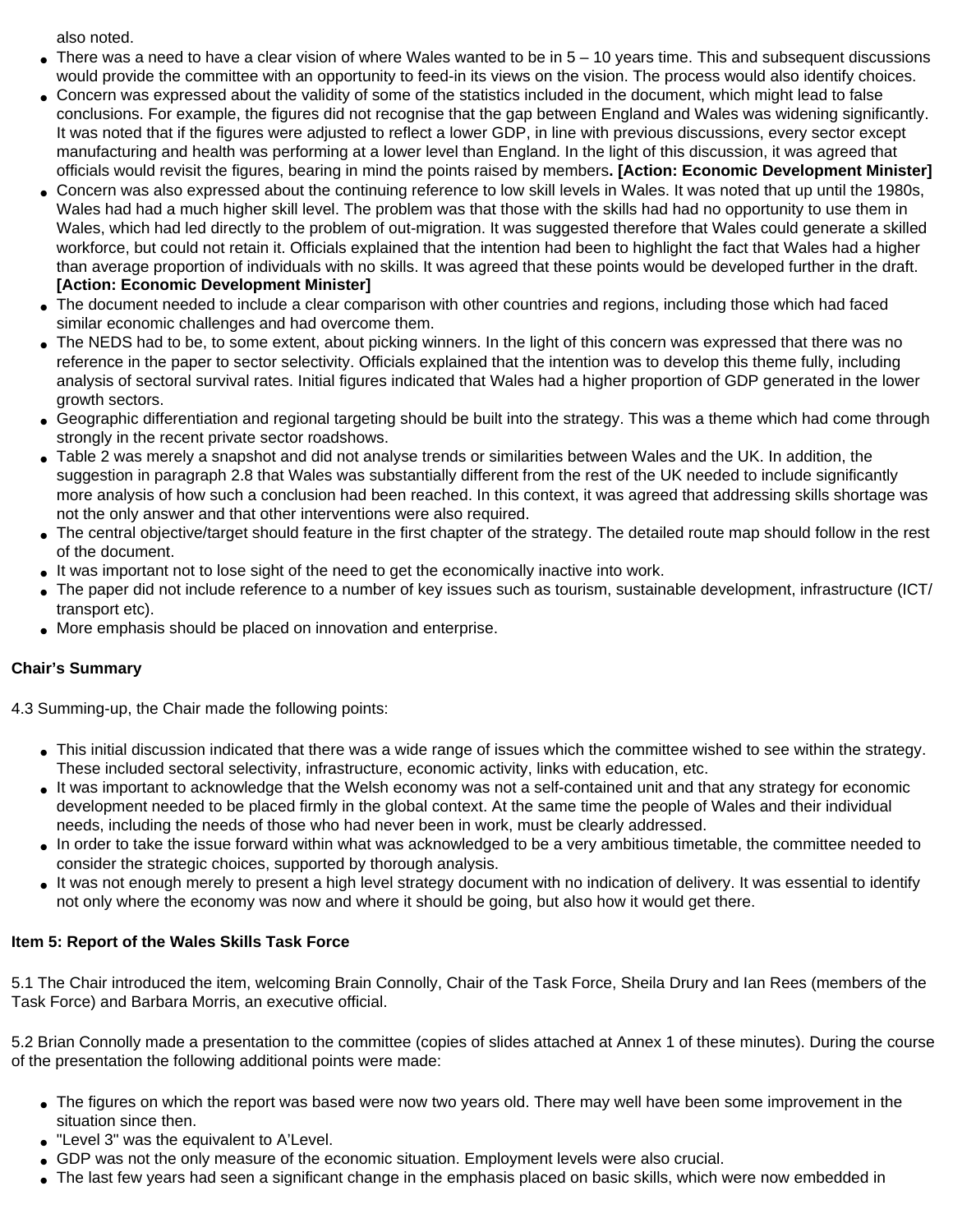school-based education from the age of 5. Although no formal study had yet been conducted, initial evidence indicated that this new emphasis on literacy and numeracy was working.

- The key recommendations in the report related to those outside school.
- The rewards for introducing free education to level 3 were likely to be tremendous. However, the proposal had not been costed.
- Summing-up, Brian Connolly extended his thanks to all the members of the Task Force and to those which had administered its business. This was endorsed by the Chair on behalf of the Economic Development Committee.

5.3 The Chair thanked Brian Connolly for his presentation and opened the floor to questions, during the course of which the following points were made:

- There was a general response from members that they welcomed the recommendations in the report.
- The view (expressed in the report's recommendations) that the economic strategy should identify key sectors for growth was welcomed by the Economic Development Minister. The group had not been tasked with identifying individual sectors.
- The Task Force explained that issues around gender segregation in education and training and women's earnings had been beyond the closely defined remit of the group.
- There were proposals to enlarge the number and range of modern apprenticeships and to lift the age barriers.
- There was some discussion of the role of the trade unions in encouraging upskilling in basic skills in the workplace. The TUC unit responsible was identified in the report and it was agreed that it would play a critical role in any campaign to raise awareness of opportunity etc.
- It was acknowledged that the US was not the only model for an entrepreneurial economy. For example, Sweden had a fairly low level of conventional entrepreneurs and yet its economy was successful. It was important also to consider these different patterns.
- On the issue of the relationship between CCETs and the regional arms of CETW, it was agreed that the regional role was crucial. The Task Force explained that CCETs were essentially a provider network, whilst the regional arms of CETW were more strategic in nature, furnishing links between the WDA, the private sector, the National Assembly etc. In term of funding, it was noted that under the TECs, funding had been regionally ringfenced, where as under the new arrangements, funding was centralised enabling a closer link between cash and regional/local needs.
- It was noted that the proposals in respect of client management/centre of excellence for business start-ups etc, had strong implications for the committee's review of business support and development. In response to a question on the extent to which the Task Force was committed to CETW as the central co-ordinating body, they indicated that the provision of integrated support was the key issue. This was essentially an issue for the Assembly to determine.

# **Chair's Summary**

- 4. Summing-up, the Chair:
- extended the Committee's thanks to the Task Force and commended them on their work.
- said that although skills were not directly within the remit of the committee, they were nonetheless a crucial element of economic development and the committee therefore had a strong interest in the outcomes associated with this report which would also feed into NEDS.
- said that the report's recommendations would be taken into account in the committee's report on business support and development in Wales.

### **Item 6: LEADER+ Draft Single Programming Document**

6.1 The Chair welcomed Peter Rogers from the Agriculture and Rural Development Committee. As the Agriculture and Rural Development Committee had already examined LEADER+, Peter Rogers was present to feed in the views of his Committee and take back the views of the Economic Development Committee.

6.2 Dr Caroline Turner introduced the covering paper and draft SPD. She explained that LEADER+ was part of the structural funds programme. Unlike the previous LEADER programmes which focused on generic programmes, LEADER+ focused on themes. Improving the quality of life (which focused on community development) and adding value to local products (which focused on business development) had been agreed as themes and a third theme of the environment would be added. LEADER+ placed a strong emphasis on innovation, previous LEADER programmes had focused on local partnerships but these were no longer innovative as they were now used throughout structural funds programmes. Funds would be distributed according to the quality of the bid and all rural Wales was eligible. Target groups were women and young people, farming families, the underemployed and micro-businesses. Other suggestions for target groups would be considered.

6.3 There were two implementation options: an operating programme and (the preferred option) global grants. These had worked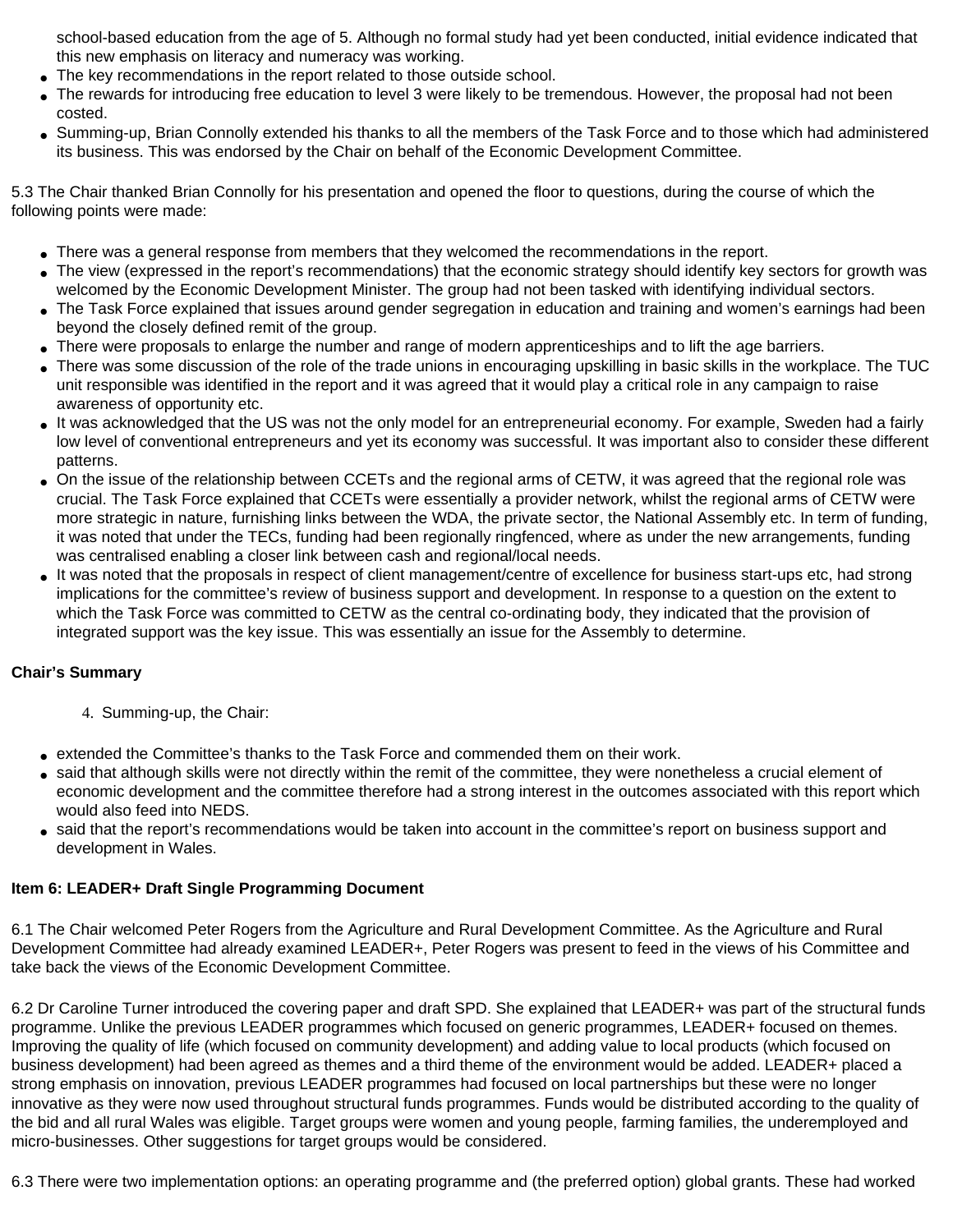well in Wales under the LEADER 1 programme. Dr Turner explained the timetable for the programme. The draft SPD had been sent to 85 organisations. Responses would be received by 23 October. The SPD would be redrafted and put before Plenary on 14 November. It would be sent to the European Commission on 17 November. Following negotiations, it was expected that the programme would be approved next April so that it could start in the summer. People who had expressed an interest in forming partnerships would be invited to discuss their proposals without any obligation on them or the Assembly.

6.4 The Chair invited questions and discussion on the draft SPD and the following points were made:

- Areas covered by LEADER+ should not have a population of less than 120 inhabitants per square kilometre. Both tables listed in the draft SPD in the section 'Definition of the area eligible under LEADER+' were eligible for the programme.
- Partnerships would have their attention drawn to the 1/3:1/3:1/3 principle and would be expected to achieve a balance of public and private sectors.
- The global grant was the preferred method of implementation because one of the problems of the previous LEADER programmes was cashflow. The WDA would work with partnerships, giving guidance to avoid future cashflow difficulties. It was pointed out that although the draft SPD presumed that the global grant would be used, this still had to be approved by the Commission.
- It was acknowledged that an important part of LEADER+ would be to encourage young people to stay in rural areas.
- Wrexham had expressed an interest in forming a local action group with areas of Cheshire and north Staffordshire as they had shared economic and social concerns. However the Assembly felt that there were administrative, legal and political reasons which needed to be considered before local action groups could be formed with English authorities.
- Just before the programme was agreed with the Commission, formal bids would be invited from the 85 organisations on the Assembly's list.
- Each partnership would have to decide how its local action group would be formed ie should it be based on local authority or existing LEADER group.
- It had not yet been decided if bids would be approved by WEFO or European Affairs Division. However, as soon as bids were approved, business plans would be produced. If the global grant method of implementation was agreed, the WDA would work with groups to set up networking, discuss the detail of the business plans, arrange payment of money up-front and arrange match-funding with the Assembly.
- Eligible areas should be cohesive both socially and economically and fit in with the population levels proposed by the Commission.
- European Affairs Division proposed to write to every local authority in Wales and every rural organisation to publicise the LEADER+ programme.
- Concern was expressed by members that different criteria was used to define rural areas in Objective 1 and 2 programmes and LEADER+ programmes. They agreed it was vital to get early co-ordination between the programmes and achieve a common membership of monitoring committees so that there was a degree of cross-over.
- Dr Turner confirmed that the LEADER+ programme used the same definition of rurality as the Rural Development Plan. Chapter 2 of the draft SPD was largely based on the economic analysis in the Rural Development Plan. It was proposed that the monitoring committees of the Rural Development Plan and LEADER+ should have an overlapping membership to ensure co-ordination. WEFO had the same team working on the EAGGF elements in the rural Development Plan, LEADER+ and Objective 1 to ensure consistency. It was pointed out that the pattern had been laid down by the EU, not the Assembly.

# **Chair's Summary**

6.5 The Chair expressed the Committee's approval of the draft SPD and in particular its aim of improving the situation of the underemployed, one of the target groups. She commented that that the way partnerships were formed, particularly in respect of local authorities, should be monitored to ensure fairness. It was important that there should be effective use made of LEADER+ money so that incrementalism was put into the programme.

# **Item 7: INTERREG IIIA– Draft Single Programming Document**

7.1 Introducing the paper, Mike Pollard explained that it built on the INTERREG II programme. It was an ERDF programme which would be run by WEFO in co-ordination with Objective 1. Its priorities were to facilitate cross-border co-operation between neighbouring authorities and to enhance sustainable growth. 48 million euros would be spent on the programme – 28 million euros in Wales and 17 million euros in Ireland. The area covered by the programme was the same as for INTERREG II and this explained why Swansea was not included. It was thought more appropriate for Swansea to be included in the Strand B programme. Copies of the consultation document for Strand B had been placed in the Library. Members requested a paper and accompanying map to explain the range of programmes for each area. **[Action: Economic Development Minister]**

7.2 The Chair invited questions and discussion on the programme and the following points were made: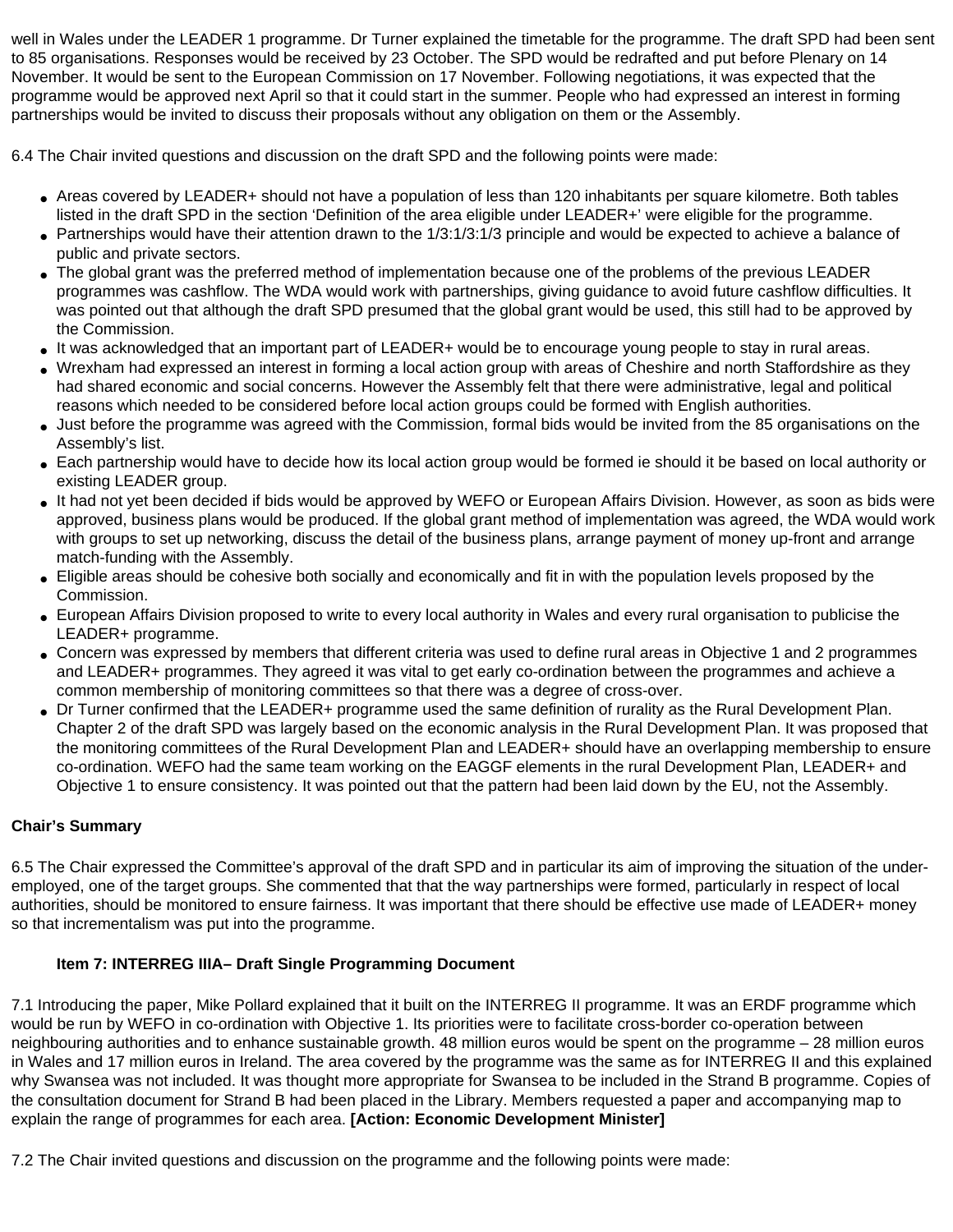- The draft operational programme had been produced by drafting groups from both Ireland and Wales.
- Although there was uncommitted money left from the previous programme, it was not possible to run this into the current programme.
- In 1994-99, INTERREG was taken out of the existing PES allocation but for the 2000-2006 programme there would be extra money for INTERREG on top of the existing PES allocation.
- It was confirmed that Wales was receiving an increased share of the INTERREG A allocation. In the 1994-99 programme Wales received 12% of the UK allocation but in the 2000-06 programme Wales would receive 17% of the allocation. Wales's share of strands B and C would depend on the quality of bids received.
- Bids for INTERREG III B and C would be sent to Whitehall but the Assembly will be involved in assessment. However European Affairs Division rather than WEFO would be involved in the B and C bids as WEFO would be precluded by its involvement in INTERREG IIIA.
- The value of the euro in the draft operating programme was set for exemplification purposes.

### **Chair's summary**

7.3 The Chair expressed the Committee's interest in the smaller European funds and concern to see coordination between the programmes. She welcomed the proposed paper on the additional strands of the INTERREG programme.

## **Item 8: Structural Funds Update**

8.1 Phil Williams AM updated the meeting on the Monitoring Committee meeting held on 16 October:

- It had been decided that the whole meeting would be open to the public.
- A 'team Wales' approach had been evident throughout the meeting which augured well for the future.
- The Monitoring Committee was informed of a ruling that the proportions of money fixed in each priority in the SPD were legally binding. This meant that there was less flexibility than had previously been thought.
- The Programme Complement was approved and this signalled the approval of projects.
- The Monitoring Committee still had to confirm their definition of rurality in urban areas. This would not delay approval of projects.
- Most fast track projects were approved. Two were not approved in full. Priority 1 Measure 1 which dealt with financial support to SMEs (including the Finance Wales proposal) was not approved in full because it applied for 70% of the total programme funds. A decision was made that all applications would be capped at 50%. After December this would be reviewed in the light of the Assembly's decision on a strategy for support of SMEs.
- Agri-food proposals were also capped at 50% as it seemed a large commitment to be made at the fast track stage.
- There were discussions on Priority 4.4 (HRD). Although the Monitoring committee supported the flagship proposal under this priority, it would over-commit the priority for September's spending round. WEFO would lead discussions on this.

8.2 The Chair then invited questions to John Clarke, the Chief Executive of WEFO and the following points were made:

- There was a problem with the proliferation of regional action plans which overlapped on some issues and left other issues untouched. A decision had been made to set up six priority action plans. An over-arching body would be put in place for next January and it might take on accountable body status.
- The overlapping of regional and local action plans would be dealt with in a pragmatic way, project by project. This was a way of involving the partnership in making decisions and part of team playing. This was criticised by some Members as lacking a strategic overview and using week by week decisions to cover up for the lack of strategy.
- John Clarke argued that the strategic direction of WEFO took its lead from national strategies. It would have been very useful, for example, for the approval of fast track projects if there had been a business support strategy in place.
- John Clarke confirmed that the approval of fast track projects was broadly in line with the plan. He commented that earlier reports that their target was to approve bids received in July by the end of July were inaccurate. He said that what they had committed to was approvals *in principle* by the end of July and they had broadly achieved this. John Clarke assured the Committee that beneficiaries of the bids were not confused by the timing of the fast track projects.
- Fast track projects could not be approved until the Programme Complement had been approved. With its approval on 16 October a large number of projects had been agreed.
- John Clarke assured the Committee that in comparison with English regions, Wales was ahead in the implementation process. Wales was the first region to obtain ERDF project approval.
- The spending profile had not been altered since the last Monitoring Committee. WEFO was on track with its commitment profile. The delay in approving the Programme Complement was not significant and had not affected the commitment profile.
- The Economic Development Minister confirmed that it had not yet been identified who would carry out the independent audit of European funding. The audit would examine all the actions carried out during programme implementation.
- Questions were raised about a letter from Peter Hain to the First Secretary. John Clarke pointed out that the local authorities